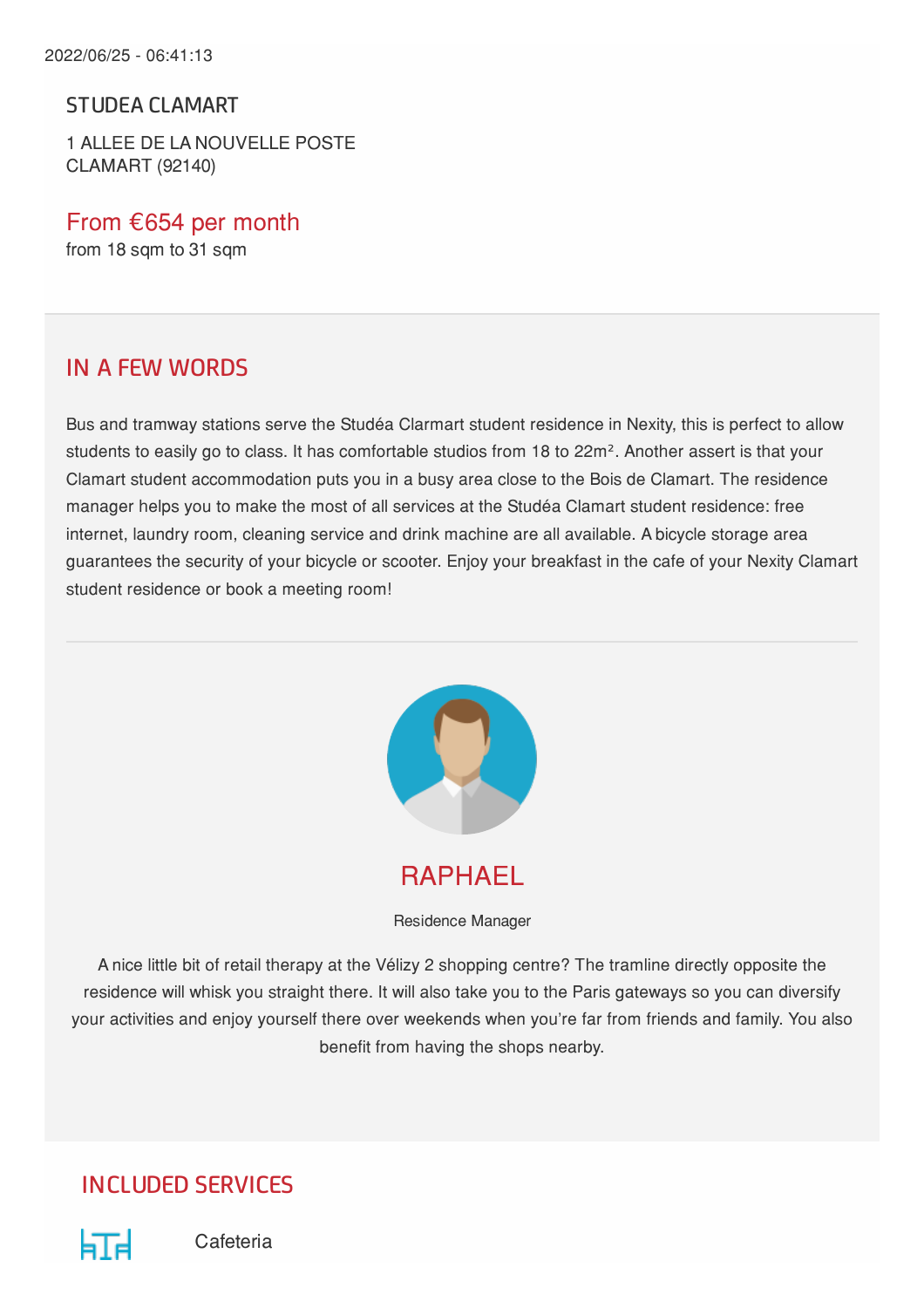

Laundry hire

Meeting room

Cycle storage

Video surveillance

Wifi internet

Welcome service

Interphone

Unlimited high-speed internet

# À LA CARTE SERVICES



Laundry room

Household service

**Breakfast** 

Drink distributor

Hot meals distributor

#### MAP OF THE AREA

| <b>Commerces</b> | Nombreux      |
|------------------|---------------|
| Vie nocturne     | Un peu animée |

**Transports**

Très bien desservi

## SCHOOLS WITHIN 3KM RANGE

**European Business School - ecole-de-**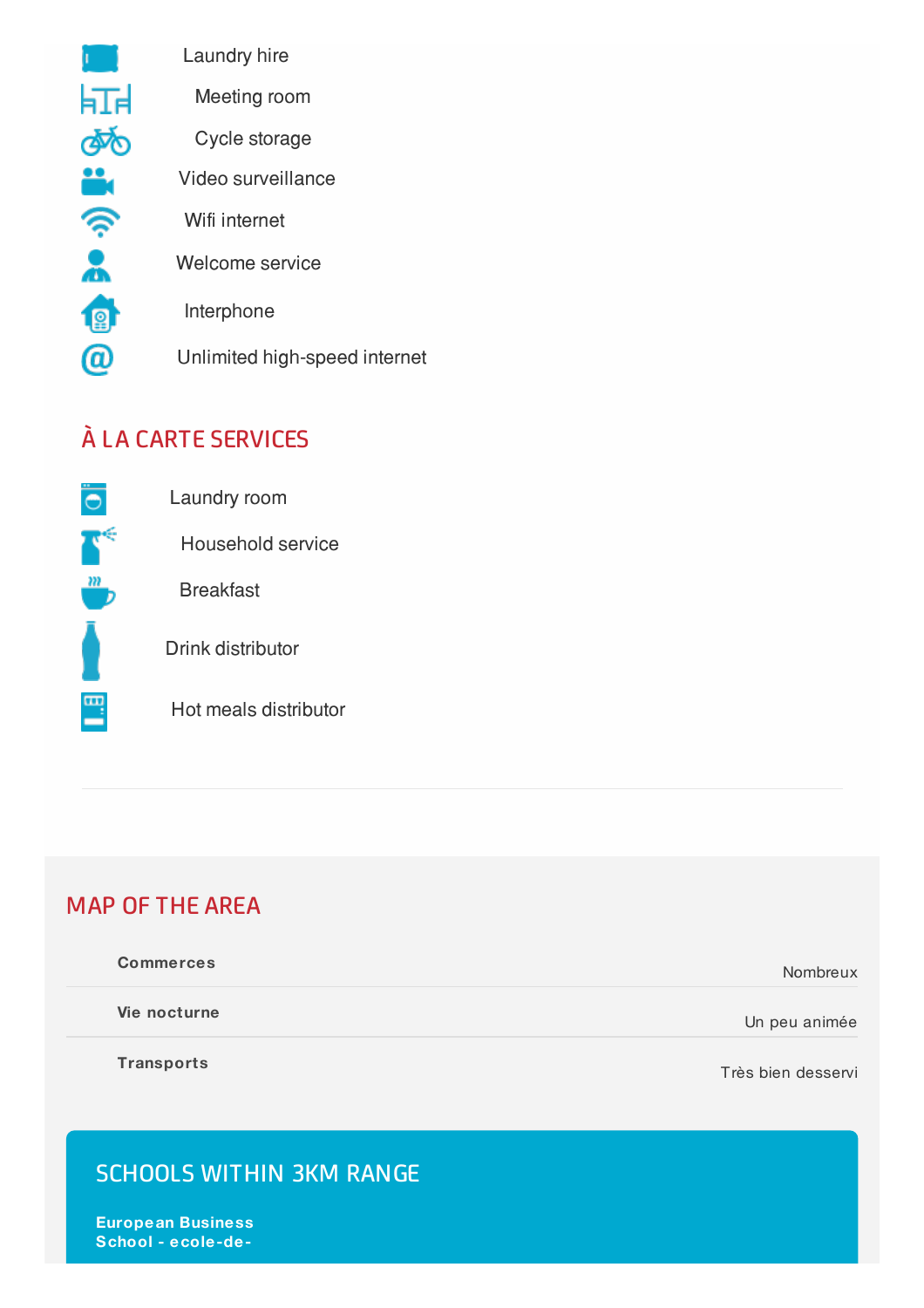| gestion-et-de-                                       |           |
|------------------------------------------------------|-----------|
| commerce                                             | $at -1 m$ |
|                                                      |           |
|                                                      |           |
| Institut de statistique<br>de l'Université Pierre et |           |
| Marie Curie - unite-de-                              |           |
| formation-et-de-                                     |           |
| recherche                                            |           |
|                                                      | $at -1 m$ |
|                                                      |           |
| Ecole d'Assas en                                     |           |
| masso-kinésithérapie,                                |           |
| en pédicurie-podologie                               |           |
| et en ergothérapie -                                 |           |
| ecole-de-sante                                       | $at -1 m$ |
|                                                      |           |
| <b>EURIDIS - autre-</b>                              |           |
| etablissement-du-                                    |           |
| superieur                                            | $at -1 m$ |
|                                                      |           |
| <b>ESSEC</b> - programme                             |           |
| <b>Global Bachelor in</b>                            |           |
| <b>Business Administration</b>                       |           |
| - ecole-de-gestion-et-                               |           |
| de-commerce                                          | $at -1 m$ |
|                                                      |           |
| Lycée Le Corbusier -                                 |           |
| <b>lycee</b>                                         | $at -1 m$ |
|                                                      |           |
| Ecole de psychologues                                |           |
| praticiens de Paris -                                |           |
| autre-etablissement-                                 |           |
| du-superieur                                         |           |
|                                                      | $at -1 m$ |
|                                                      |           |
| Autograf - ecole-d-art                               | $at -1 m$ |
|                                                      |           |
| Ferrandi Paris, l'école                              |           |
| française de                                         |           |
| gastronomie et de                                    |           |
| management hôtelier -                                |           |
| autre-etablissement-                                 |           |
| du-superieur                                         | $at -1 m$ |
|                                                      |           |
| <b>AMOS - Sport Business</b>                         |           |
| School - ecole-de-                                   |           |
| gestion-et-de-                                       |           |
| commerce                                             | $at -1 m$ |
|                                                      |           |

## CHOICE OF YOUR ACCOMMODATION